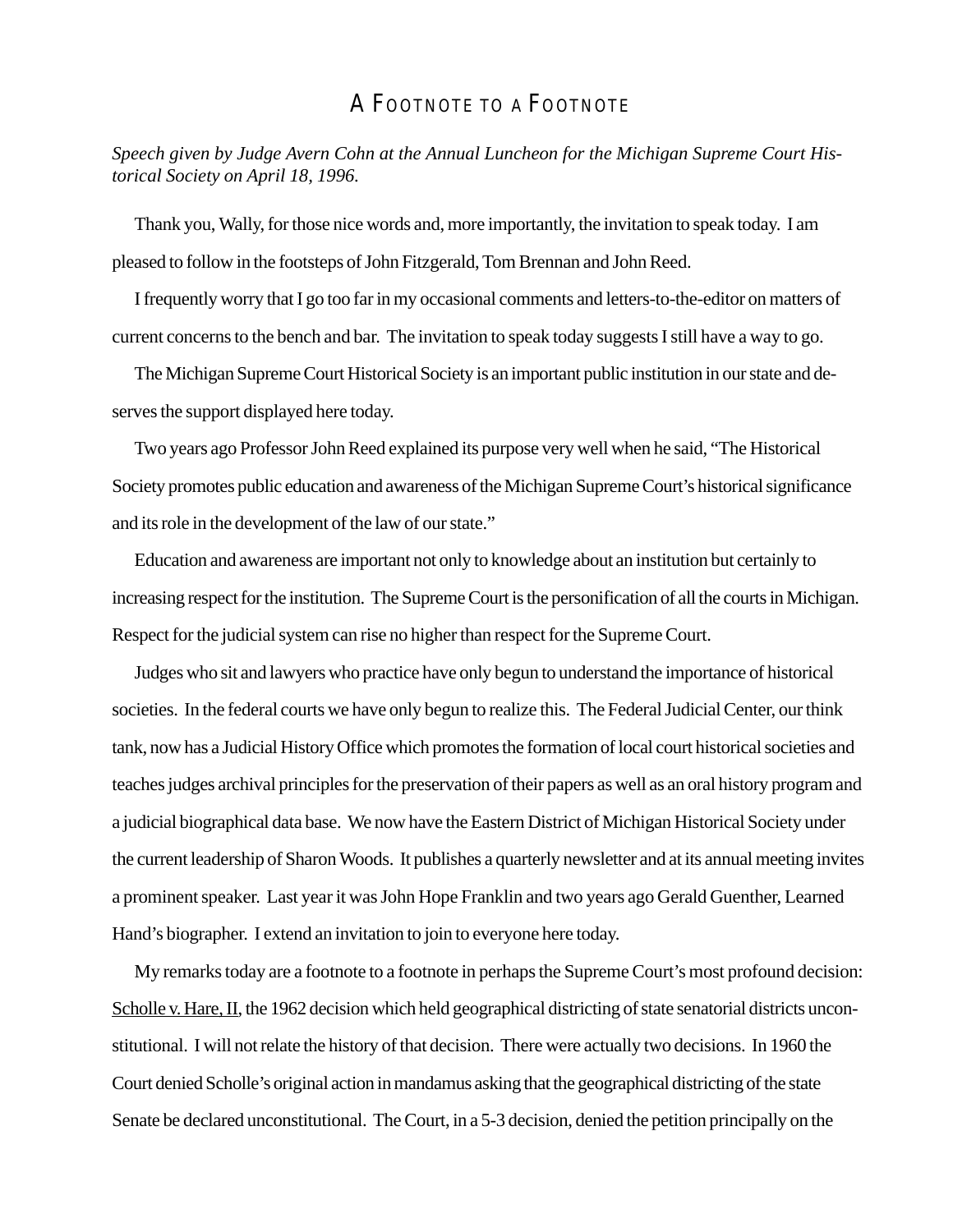ground that the 1952 constitutional amendment, which provided for geographical districts of the Senate and which was modeled on the federal system, passed constitutional muster. In 1962, following the United States Supreme Court decision in Baker v. Carr, the Court in a 4-3 decision, reversed itself. That decision did not become final until 1964 following the United States Supreme Court decision in Reynolds v. Sims.

Ted Sachs, Scholle's attorney, in 1988 in an article in the Wayne Law Review, repeated in the State Bar Journal, excitingly describes the genesis of the case and its journey through the state court system into and out of the United States Supreme Court very well. It is certainly worth a read.

But before I tell you the story of footnote 2, as I call it, let me remind you who was on the Supreme Court in July 1962. The Chief Justice was Thomas Matthew Kavanagh of Carson City. He came to the Court in 1957 following a four year stint as Attorney General under G. Mennen Williams. Also on the Court was Eugene Black of Port Huron, who started in state politics as a Republican Attorney General and was elected to the Court in 1955 as the nominee of the Democratic Party. Those of you who remember Justice Black and his use of words will agree he was sui generes.

Ted Souris, of Detroit, who still practices law today, was the third justice of Democratic Party origin. He was appointed to the Court in 1960 by G. Mennen Williams at the age of 35. Ted, as many of us know, in an act of great personal courage, in my view, resigned form the Court in the summer of 1967 thereby reducing the Court to its present size. But that is a story for another Historical Society lecture.

The fourth justice of Democratic origin was Otis Smith of Flint, appointed in October 1961 by Governor John B. Swainson after having served as Auditor General. Otis was the first African American to be a Supreme Court justice in modern times and incidentally, at his death, was a member of the board of trustees of our Historical Society.

The fifth Democratic justice, so to speak, was Paul Adams of Sault Ste. Marie, formerly attorney general and also a Swainson appointee. His appointment opened the way for the beginning of Frank Kelley's long career as Attorney General for those of you whose memory does not runneth to the time contrary. He, however, did not participate in the decision of which I speak because of his involvement in the case in 1960 as Attorney General.

The justices of Republican antecedents were Leland Carr of Lansing, Harry F. Kelly of Detroit and John Dethmers of Holland.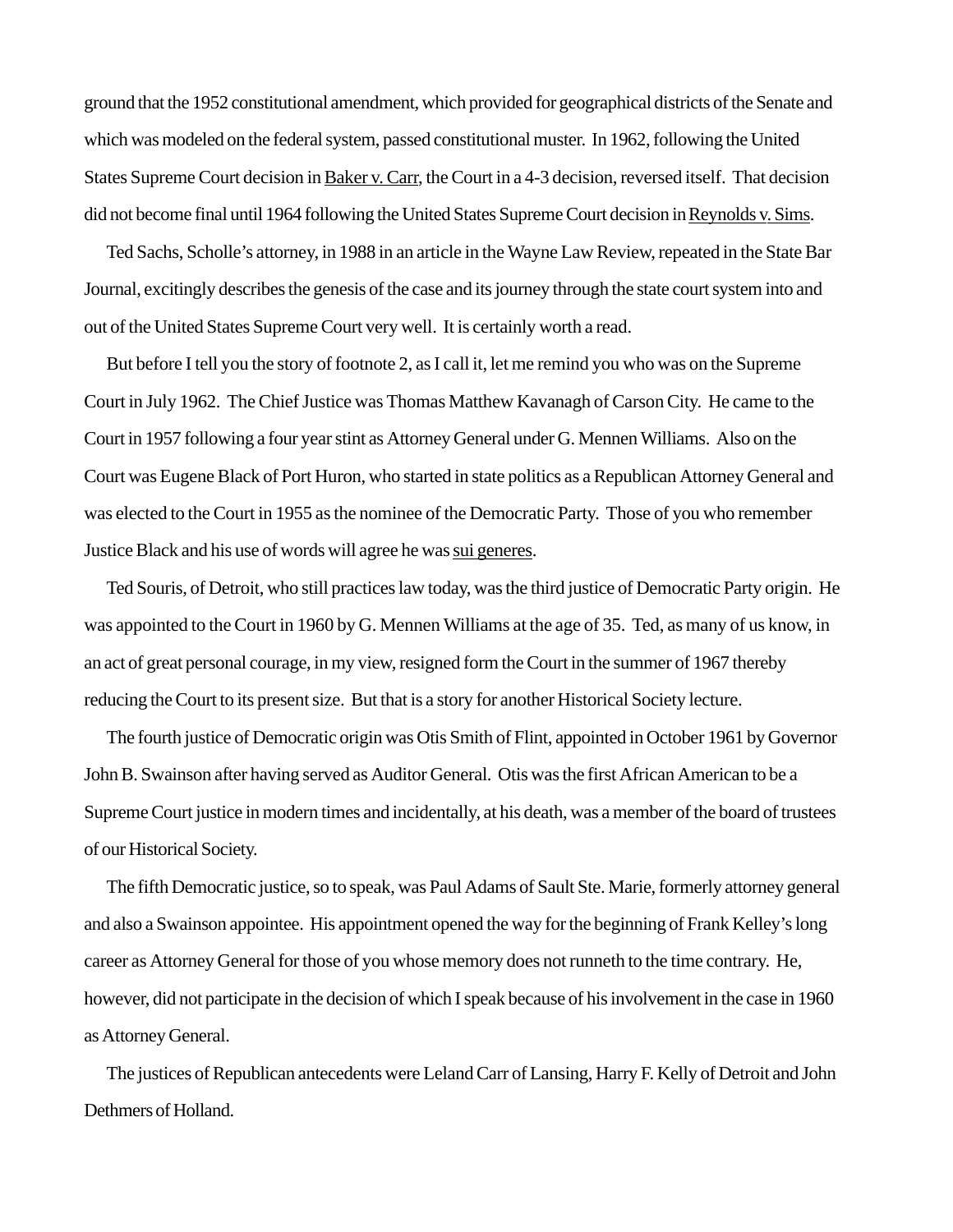Carr came to the Court in 1945 by appointment of then Governor Kelly after service as a circuit judge and a stint as a one-man grand juror investigating legislature corruption. Kelly was a World War I veteran and former two-term governor. He was elected to the Court in 1953. John Dethmers also was appointed to the Court by Kelly in 1946 after serving one term as attorney general.

In today's terms I would say that Kavanagh, Black, Souris and Smith would be characterized as liberals, while Carr, Dethmers and Kelly as conservatives, although in my view not of the Antonin Scalia, Clarence Thomas, William Rehnquist persuasion, but more of the Sandra Day O'Connor, Anthony Kennedy version. Whatever way we characterize them, I think it safe to say that following Baker v. Carr, Gus Scholle and Ted Sachs could feel fairly confident of victory as the Court reconsidered its 1960 decision because an attack on geographical districting was no longer an entry to a political thicket but was now justifiable.

The biographical sketches of the justices in the Michigan manual suggest that the life story of each of them involved is worthy of a talk, or really eight talks.

Now for the footnote. It reads: "Detroit Free Press, Metropolitan edition, Friday, June 29, 1962 front page article, under headline 'Threaten to Impeach Top Court.'"

The footnote was appended to the introductory paragraph of the decision which reads: "As we approach determination of the merits, following vacation by the Supreme Court of the judgment entered here June 6, 1960, each unmanageable member of the Court an arrogant and amply headlined threat of impeachment "if the senate districts are declared illegal." This threat should neither hasten nor slow the judicial process."

And later in this text goes on to state: "only an ignorant, a corrupt, or a dependent judge would cringe and pause before any such formidable threat. We choose instead to consider and execute the duty which has been cast here by the supremacy clause and the oath all judicial officers of Michigan have taken."

While the ostensible author of these words was Thomas Matthew Kavanagh, they were obviously penned by Eugene Black. Of that I am sure.

The reference to threat of impeachment was to some loose language on the State Senate floor as the legislature recessed in late June to await the decision and to be told how the August 1962 primary for senate would be held. I will not describe the details of the threat. Those of you interested can read it after we adjourn on the placard behind me.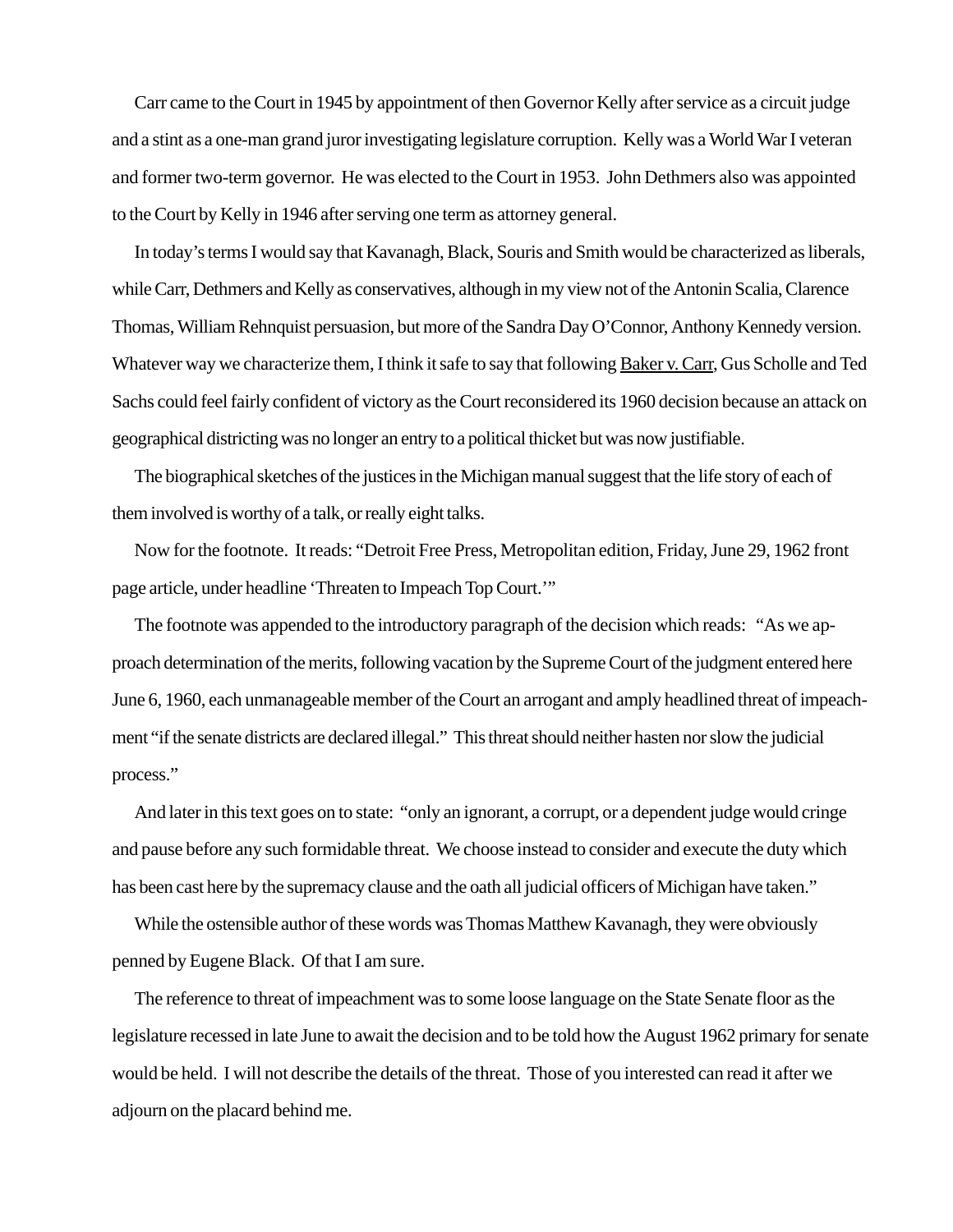Now what neither the Court's opinion nor Ted Sachs' account of it tells you of a headline two weeks later in the Sunday, July 15, 1962 newspapers which read: "Ex Justices Rip Threat to Impeach High Court" and "Ex Justices Charge 'Abuse' of Court."

Obviously threats of impeachment to intimidate, or being charitable, to dissuade judges, are not new to today's politics and defense by judges of colleagues or former colleagues is also not new.

The headlines were followed up by long accounts, which are also on the placard, of a statement issues by former Justices George Bushnell, Henry Butzel, George Edwards and John Voelker, condemning the threats as irresponsible and saying in part, in words pertinent today: "If the people disagree with constitutional interpretations, they have the power and right to change the Constitution. But attempts to influence the future decision of the Court by threats of reprisal constitutes a primitive form of retribution which we thought had disappeared from Anglo-American society many centuries ago."

What made the statement so significant was not that the four living former justices of the Court said what they said but that it was a bipartisan group that said it. Bushnell, Edwards and Voelker were of Democratic antecedents while Butzel was first appointed to the Court by a Republican governor.

The story of how the four then living former Supreme Court Justices, three Democrats and one Republican got together, as I know it, is this. Exploration of the papers of Swainson, Zolton Ferency, whose role I will describe in a moment, and the four ex-justices could add details.

John B. Swainson was governor in June 1962. His executive secretary was the best politician I have ever had the fun of working with, the late Zolton Ferency, sometimes called "the mad Hungarian." Zolton, always conscious of theimportance of public sentiment and knowing how to motivate it, called me around the first of July and asked me to put together a statement and get the four former justices to sign it. Why he asked me, I'm not sure. We had been friends and political compatriots for a number of years.

He gave me neither a draft of such a statement or any identification that any of the four had a willingness to sign anything. Now in 1962, a request from the executive secretary of the governor to me was like the command of a general to say, a sergeant or maybe even immodestly, a lieutenant, but no closer.

I immediately know that such a statement required particularly the agreement of Justice Butzel, and was confident Justices Bushnell, Edwards and Voelker would likely go along for obvious reasons. But first I needed the statement - - words, phrases and paragraphs beyond my drafting skills. I immediately thought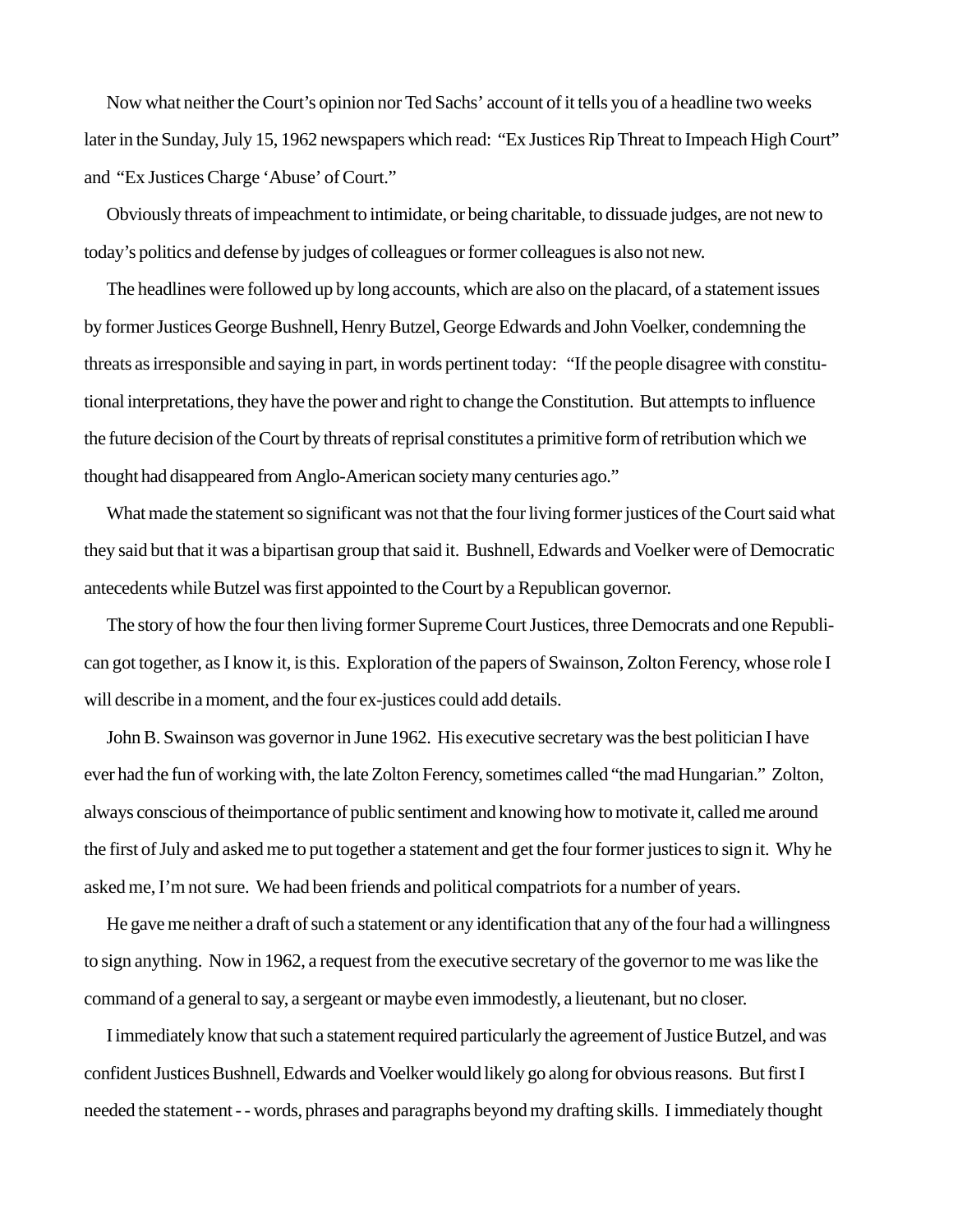of a neighbor of mine in Royal Oak, Paul Weber, former executive secretary to Governor Mennen Williams and then an executive of Michigan Consolidated Gas Company, to assist. I called Paul, he said to come over. I went to his house that evening and told him of my assignment. He turned out the draft statement overnight.

With the text in hand I then cogitated on how to approach Justice Butzel. At the time he was of Counsel to Butzel, Levin & Winston in the First National Building, the same building I was in. I consulted his son-inlaw Erwin Simon, who took me into the Justice's office forthwith. Statesman that the ex-Justice was, as soon as I explained what I was about he agreed. A simple phone call to Justice Edwards, then Detroit Police Commissioner, brought him on board before he even saw the text of the statement. Again, as an aside, his leaving the Court to become Detroit Police Commissioner under the late Mayor Jerome Cavanagh, the current Justice Cavanagh's older brother, is also worthy of a lecture.

For Justice Bushnell, I asked his son George. As I recall, the former justice was out-of-town but George assured me I could count on him. And he came through.

That left John Voelker. It took me at least two days to locate him in the Upper Peninsula. I likely caught him coming back from some trout pond for refreshments. I was fully confident he would say "yes" when I told him what I wanted. To my surprise, and disappointment, all he said was "Please send me a copy of the statement and I will get back to you." I stifled my annoyance. He gave me his address. There was nothing I could do but package my request and the statement and mail it to him. No fax in those days.

Time was very important. The case had been argued in the Supreme Court on July 2 and the sitting Justices made it clear a decision would come quickly. As I said earlier there was the August primary coming up.

As an aside, in a recent conversation with Ted Souris he said that Voelker's likely reason for holding back was to give him an opportunity to talk to Eugene Black. They had been soulmates during Voelker's two years of service on the high court in the late 50's.

I sent the draft to Voelker around Monday or Tuesday, July  $9<sup>th</sup>$  or  $10<sup>th</sup>$  and respectfully asked him for a prompt response. I also sent the statement and my results to date to Zolton in Lansing telling him I was sailing in the Mackinac race that Friday and it was in his hands. I had done all I could do.

Ferency obviously did very well. The statement, with much commentary, appeared in Sunday's papers.